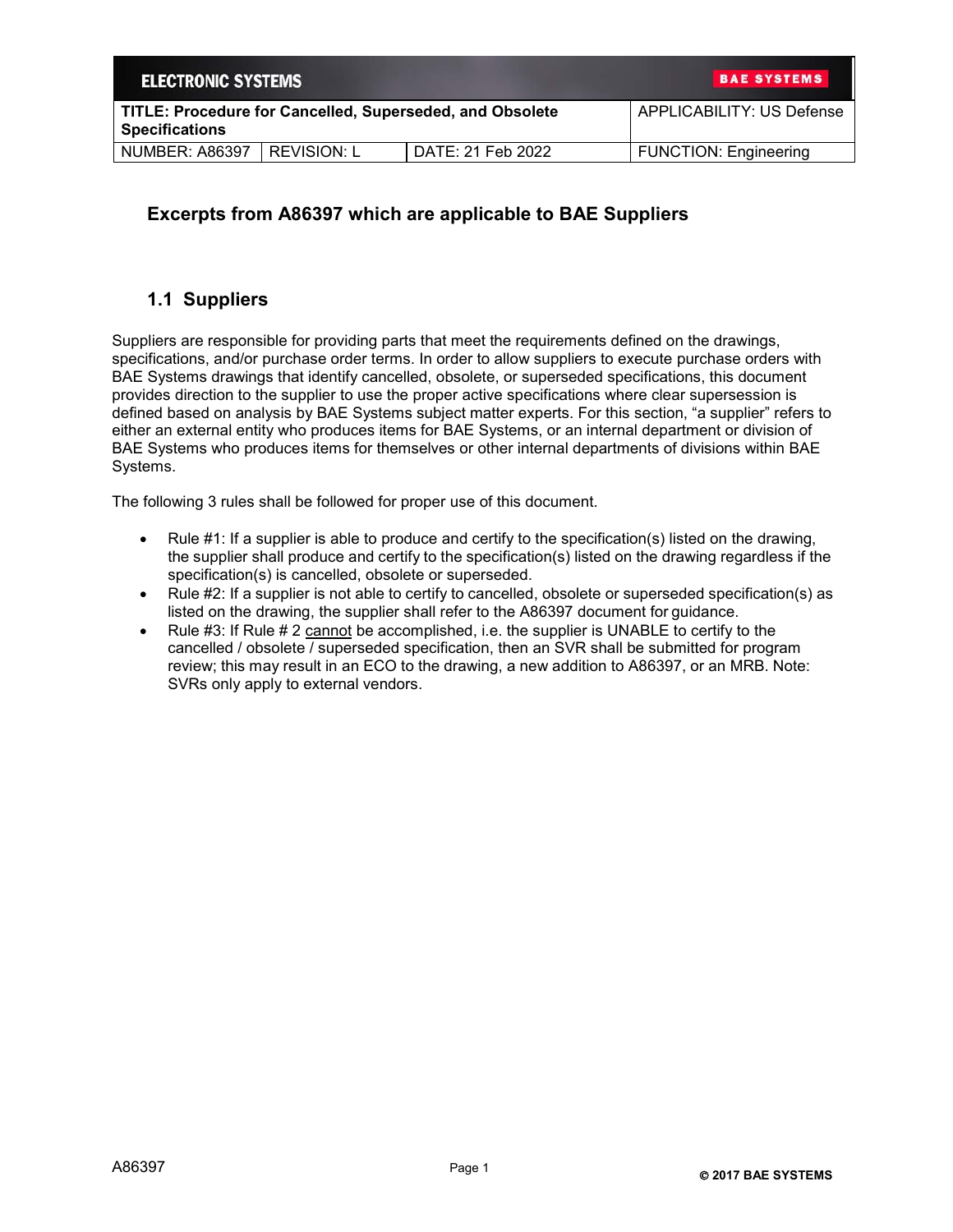| <b>ELECTRONIC SYSTEMS</b> |             |                                                          | <b>BAE SYSTEMS</b>           |
|---------------------------|-------------|----------------------------------------------------------|------------------------------|
| <b>Specifications</b>     |             | TITLE: Procedure for Cancelled, Superseded, and Obsolete | APPLICABILITY: US Defense    |
| <b>NUMBER: A86397</b>     | REVISION: L | DATE: 21 Feb 2022                                        | <b>FUNCTION: Engineering</b> |

**Table 2: External Supplier - Required Actions when BAE Systems drawings call out cancelled, superseded, inactive, and/or stabilization statements**

| External Supplier Required Actions when BAE Systems drawings call out cancelled, superseded, inactive, and/or stabilization statements |                                 |                                |                                  |                                                                                                                                                                                                                                                                           |
|----------------------------------------------------------------------------------------------------------------------------------------|---------------------------------|--------------------------------|----------------------------------|---------------------------------------------------------------------------------------------------------------------------------------------------------------------------------------------------------------------------------------------------------------------------|
| <b>Process/Material</b>                                                                                                                | <b>Specification called out</b> | <b>Status</b>                  | <b>Replacement specification</b> | <b>Direction for Suppliers</b>                                                                                                                                                                                                                                            |
| <b>Standard General</b><br>Requirements for<br>Electronic<br>Equipment                                                                 | Mil-STD-454                     | Superseded by                  | Mil-HDBK-454                     | Direct replacement use MIL-HDBK-454                                                                                                                                                                                                                                       |
| Marking of<br>Electronic Items                                                                                                         | MIL-M-13231C                    | Cancelled and<br>Superseded by | MIL-STD-13231                    | Direct replacement provide cert to MIL-STD-13231                                                                                                                                                                                                                          |
| Ink, Marking,<br>Epoxy based                                                                                                           | MIL-I-43553                     | Cancelled. SHOULD<br>refer to  | CID A-A-56032                    | Clear supersession indicated in the replacement specification. Provide part and<br>cert to MIL-I-43553 or CID AA-56032. Spec MIL-I-43553 includes ONLY types I<br>and II, whereas the replacement spec A-A-56032 includes an additional type III for<br>outside exposure. |
| Ink, Marking,<br>Epoxy based                                                                                                           | CID A-A-56032                   | Active                         | N/A                              | Provide part and cert to CID AA-56032.                                                                                                                                                                                                                                    |
| Colors                                                                                                                                 | FED-STD-595                     | Cancelled and<br>Superseded by | SAE AMS-STD-595                  | Finish and cert to FED-STD-595 or SAE AMS-STD-595.                                                                                                                                                                                                                        |
| Colors                                                                                                                                 | SAE AMS-STD-595                 | Active                         | N/A                              | Finish and cert to SAE AMS-STD-595.                                                                                                                                                                                                                                       |
| Printed wiring<br>board sheet                                                                                                          | <b>IPC-4101</b>                 | Active                         | N/A                              | Fabricate and provide cert to IPC-4101                                                                                                                                                                                                                                    |
| <b>Chemical Film</b>                                                                                                                   | <b>SAE AMS-C-5541</b>           | Cancelled and<br>Superseded by | MIL-C-5541                       | If drawing call out is SAE AMS-C-5541, finish and provide certification to MIL-DTL-<br>5541 Type 1, assuming the class is the same.                                                                                                                                       |
| <b>Chemical Film</b>                                                                                                                   | Mil-C-5541                      | Superseded by                  | Mil-DTL-5541                     | If dwg call out is MIL-C-5541, finish and provide cert to MIL-C-5541 or MIL-DTL-<br>5541 Type I, assuming the class is the same. Do NOT certify to MIL-DTL-5541<br>Type II.                                                                                               |
| <b>Chemical Film</b>                                                                                                                   | Mil-DTL-5541                    | Active                         | N/A                              | Finish and provide cert to MIL-DTL-5541. If type is not specified on dwg callout,<br>provide Type I only, otherwise ensure adherence to type called out on dwg.                                                                                                           |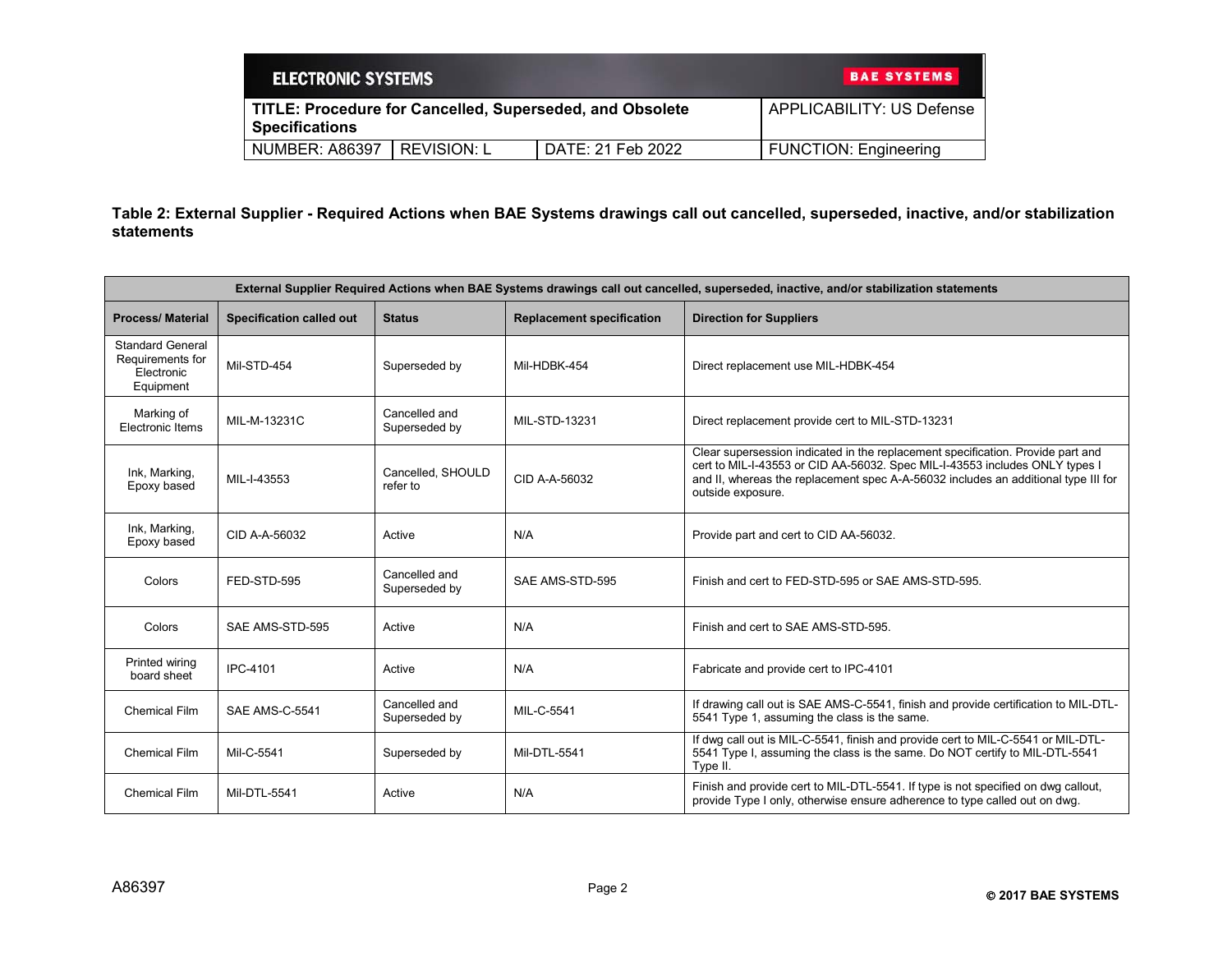|                                                                                   | <b>ELECTRONIC SYSTEMS</b>       |                                                   |                                                        |                                | <b>BAE SYSTEMS</b>                                                                                                                                                                                                                                                                                                                                                                                                                                                                                                                                                                                                                                   |
|-----------------------------------------------------------------------------------|---------------------------------|---------------------------------------------------|--------------------------------------------------------|--------------------------------|------------------------------------------------------------------------------------------------------------------------------------------------------------------------------------------------------------------------------------------------------------------------------------------------------------------------------------------------------------------------------------------------------------------------------------------------------------------------------------------------------------------------------------------------------------------------------------------------------------------------------------------------------|
| TITLE: Procedure for Cancelled, Superseded, and Obsolete<br><b>Specifications</b> |                                 |                                                   |                                                        |                                | <b>APPLICABILITY: US Defense</b>                                                                                                                                                                                                                                                                                                                                                                                                                                                                                                                                                                                                                     |
|                                                                                   | NUMBER: A86397                  | <b>REVISION: L</b>                                | DATE: 21 Feb 2022                                      |                                | <b>FUNCTION: Engineering</b>                                                                                                                                                                                                                                                                                                                                                                                                                                                                                                                                                                                                                         |
|                                                                                   |                                 |                                                   |                                                        |                                | External Supplier Required Actions when BAE Systems drawings call out cancelled, superseded, inactive, and/or stabilization statements                                                                                                                                                                                                                                                                                                                                                                                                                                                                                                               |
| Process/ Material                                                                 | <b>Specification called out</b> | <b>Status</b>                                     | <b>Replacement specification</b>                       | <b>Direction for Suppliers</b> |                                                                                                                                                                                                                                                                                                                                                                                                                                                                                                                                                                                                                                                      |
| <b>Chemical Film</b>                                                              | AMS2473                         | Active                                            | N/A                                                    |                                | Finish and provide cert to AMS 2473                                                                                                                                                                                                                                                                                                                                                                                                                                                                                                                                                                                                                  |
| <b>Chemical Film</b>                                                              | ASTM B449                       | Active                                            | N/A                                                    |                                | Finish and provide cert to ASTM B449                                                                                                                                                                                                                                                                                                                                                                                                                                                                                                                                                                                                                 |
| Passivation                                                                       | QQ-P-35                         | Cancelled-should<br>REFER to                      | ASTM A967 or AMS-QQ-P-35;<br>Aerospace use AMS-QQ-P-35 |                                | Finish and provide cert to AMS 2700 Method 1 class 4.                                                                                                                                                                                                                                                                                                                                                                                                                                                                                                                                                                                                |
| Passivation                                                                       | AMS-QQ-P-35                     | Cancelled and<br>Superseded by                    | AMS 2700                                               | to type on drawing.            | Finish and provide cert to AMS 2700 Method 1 class 4. If not defined, use table 4<br>to select type based on alloy grade. If type is defined on the drawing, ensure finish                                                                                                                                                                                                                                                                                                                                                                                                                                                                           |
| Passivation                                                                       | <b>AMS 2700</b>                 | Active                                            | N/A                                                    | on drawing.<br>drawing.        | Finish and provide cert to AMS 2700<br>- Method: If no method is defined on the drawing, only method 1 should be used.<br>If method is defined on the drawing, ensure finish to method on drawing.<br>- Method 1 only, Type: If no type is defined on the drawing, use table 4 to select<br>type based on alloy grade. If type is defined on the drawing, ensure finish to type<br>- Class: If no class is specified on the drawing, and you can verify that Class 1 and<br>Class 4 requirements do not apply for this particular application, then Class 2 only<br>finish is allowed. If class is defined on the drawing, ensure finish to class on |
| Passivation                                                                       | ASTM A967                       | Active                                            | N/A                                                    |                                | Finish and provide cert to ASTM A967. If no passivation type is specified on the<br>drawing, use table x1.1 to select type based on alloy grade. If passivation type is<br>specified on drawing, ensure finish type matches drawing.                                                                                                                                                                                                                                                                                                                                                                                                                 |
| Aluminum Oxide<br>Coating                                                         | MIL-A-63576                     | Cancelled                                         | No replacement                                         |                                | Push back to BAE Systems buyer if drawing references MIL-A-63576. Submit<br>Supplier Variation Request (SVR) through your procurement representative for<br>drawing change / approval.                                                                                                                                                                                                                                                                                                                                                                                                                                                               |
| Aluminum Oxide<br>Coating                                                         | <b>AMS2482</b>                  | Active                                            | N/A                                                    |                                | Finish and provide cert to AMS2482                                                                                                                                                                                                                                                                                                                                                                                                                                                                                                                                                                                                                   |
| Coating                                                                           | MIL-C-46168                     | Cancelled, future<br>acquisitions MAY<br>refer to | MIL-DTL-53039 or MIL-DTL-<br>64159                     | type and color specified.      | Finish and provide certification to MIL-DTL-53039 and MIL-64159. Ensure proper                                                                                                                                                                                                                                                                                                                                                                                                                                                                                                                                                                       |
| Coating                                                                           | MIL-DTL-53039                   | Active                                            | N/A                                                    |                                | Finish and provide cert to MIL-DTL-53039                                                                                                                                                                                                                                                                                                                                                                                                                                                                                                                                                                                                             |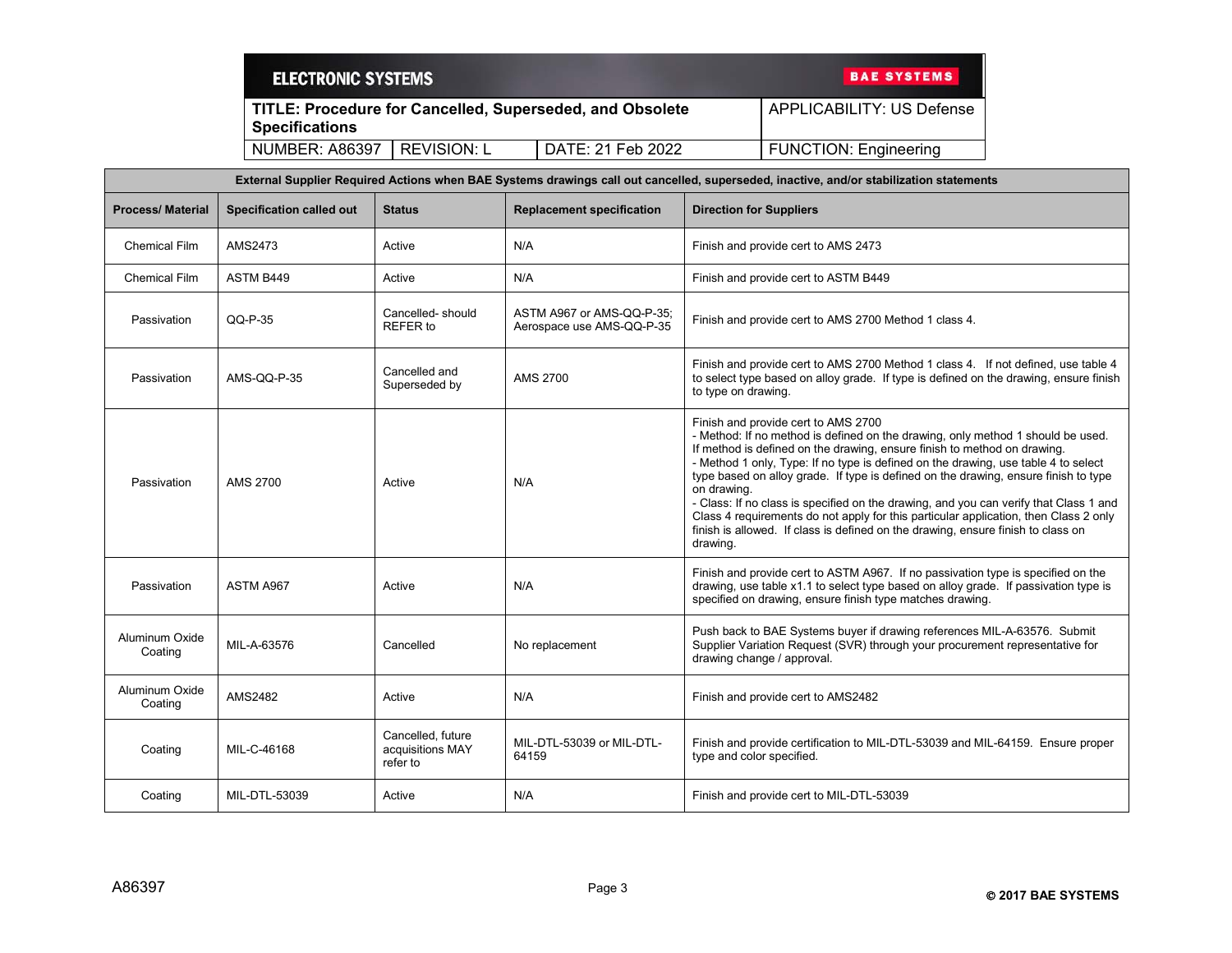| <b>ELECTRONIC SYSTEMS</b> |             | <b>BAE SYSTEMS</b>                                              |                              |
|---------------------------|-------------|-----------------------------------------------------------------|------------------------------|
| <b>Specifications</b>     |             | <b>TITLE: Procedure for Cancelled, Superseded, and Obsolete</b> | APPLICABILITY: US Defense    |
| <b>NUMBER: A86397</b>     | REVISION: L | DATE: 21 Feb 2022                                               | <b>FUNCTION: Engineering</b> |

| External Supplier Required Actions when BAE Systems drawings call out cancelled, superseded, inactive, and/or stabilization statements |                                 |                              |                                  |                                                                                                                                                                                                                                                                                                                                                                                           |
|----------------------------------------------------------------------------------------------------------------------------------------|---------------------------------|------------------------------|----------------------------------|-------------------------------------------------------------------------------------------------------------------------------------------------------------------------------------------------------------------------------------------------------------------------------------------------------------------------------------------------------------------------------------------|
| <b>Process/Material</b>                                                                                                                | <b>Specification called out</b> | <b>Status</b>                | <b>Replacement specification</b> | <b>Direction for Suppliers</b>                                                                                                                                                                                                                                                                                                                                                            |
| Coating                                                                                                                                | MIL-DTL-64159                   | Active                       | N/A                              | Finish and provide cert to MIL-DTL-64159                                                                                                                                                                                                                                                                                                                                                  |
| Coating                                                                                                                                | MIL-P-23377                     | Superseded by                | MIL-PRF-23377                    | Supply part and certify to MIL-P-23377 or MIL-PRF-23377 provided type and class<br>specified on drawing / parts lists are equivalent (i.e. MIL-P-23377F class 2 = MIL-<br>P-23377G class C = MIL-PRF-23377J class C2). Given the time duration from<br>when MIL-P-23377 was superseded, it is unlikely that primer per MIL-P-23377 is<br>still available; MIL-PRF-23377 should be used.   |
| Coating                                                                                                                                | MIL-PRF-23377                   | Active                       | N/A                              | Supply part and certify to MIL-PRF-23377 provided type and class specified on<br>drawing / parts lists are equivalent (i.e. MIL-P-23377F class 2 = MIL-P-23377G<br>class $C = MIL-PRF-23377J$ class $C2$ ).                                                                                                                                                                               |
| Coating                                                                                                                                | MIL-P-85582                     | Superseded by                | MIL-PRF-85582                    | Supply part and certify to MIL-P-85582 or MIL-PRF-85582 provided type and class<br>specified on drawing / parts lists are equivalent (i.e. MIL-P-85582A class 1 = MIL-<br>P-85582B class 1A = MIL-PRF-85582C class C1). Given the time duration from<br>when MIL-P--85582 was superseded, it is unlikely that primer per MIL-P-85582 is<br>still available; MIL-PRF-85582 should be used. |
| Coating                                                                                                                                | MIL-PRF-85582                   | Active                       | N/A                              | Supply part and certify to MIL-PRF-85582 provided type and class specified on<br>drawing / parts lists are equivalent (i.e. MIL-P-85582A class 1 = MIL-P-85582B<br>class $1A = MIL-PRF-85582C$ class $C1$ ).                                                                                                                                                                              |
|                                                                                                                                        |                                 | Cancelled should             | CID A-A-59166<br>Type I and II   | Finish and certify to MIL-W-5044. If certing to a replacement spec, submit SVR.                                                                                                                                                                                                                                                                                                           |
| Coating                                                                                                                                | MIL-W-5044                      | <b>REFER to</b>              | CID A-A-59124<br>Type III and IV | Engineering to review prior to implementing new spec.                                                                                                                                                                                                                                                                                                                                     |
| Coating                                                                                                                                | CID A-A-59166                   | Active                       | N/A                              | Finish and certify to CID A-A-59166.                                                                                                                                                                                                                                                                                                                                                      |
| Coating                                                                                                                                | CID A-A-59124                   | Cancelled                    | No replacement                   | Finish and certify to CID A-A-59124.                                                                                                                                                                                                                                                                                                                                                      |
| Coating                                                                                                                                | Mil-C-83286                     | Cancelled should<br>REFER to | MIL-C-85285                      | Finish and cert to Mil-C-83286.                                                                                                                                                                                                                                                                                                                                                           |
| Coating                                                                                                                                | MIL-C-85285                     | Revised                      | MIL-PRF-85285                    | Finish and cert to MIL-C-85285 or MIL-PRF-85285.                                                                                                                                                                                                                                                                                                                                          |
| Coating                                                                                                                                | MIL-PRF-85285                   | Active                       | N/A                              | Finish and cert to MIL-PRF-85285.                                                                                                                                                                                                                                                                                                                                                         |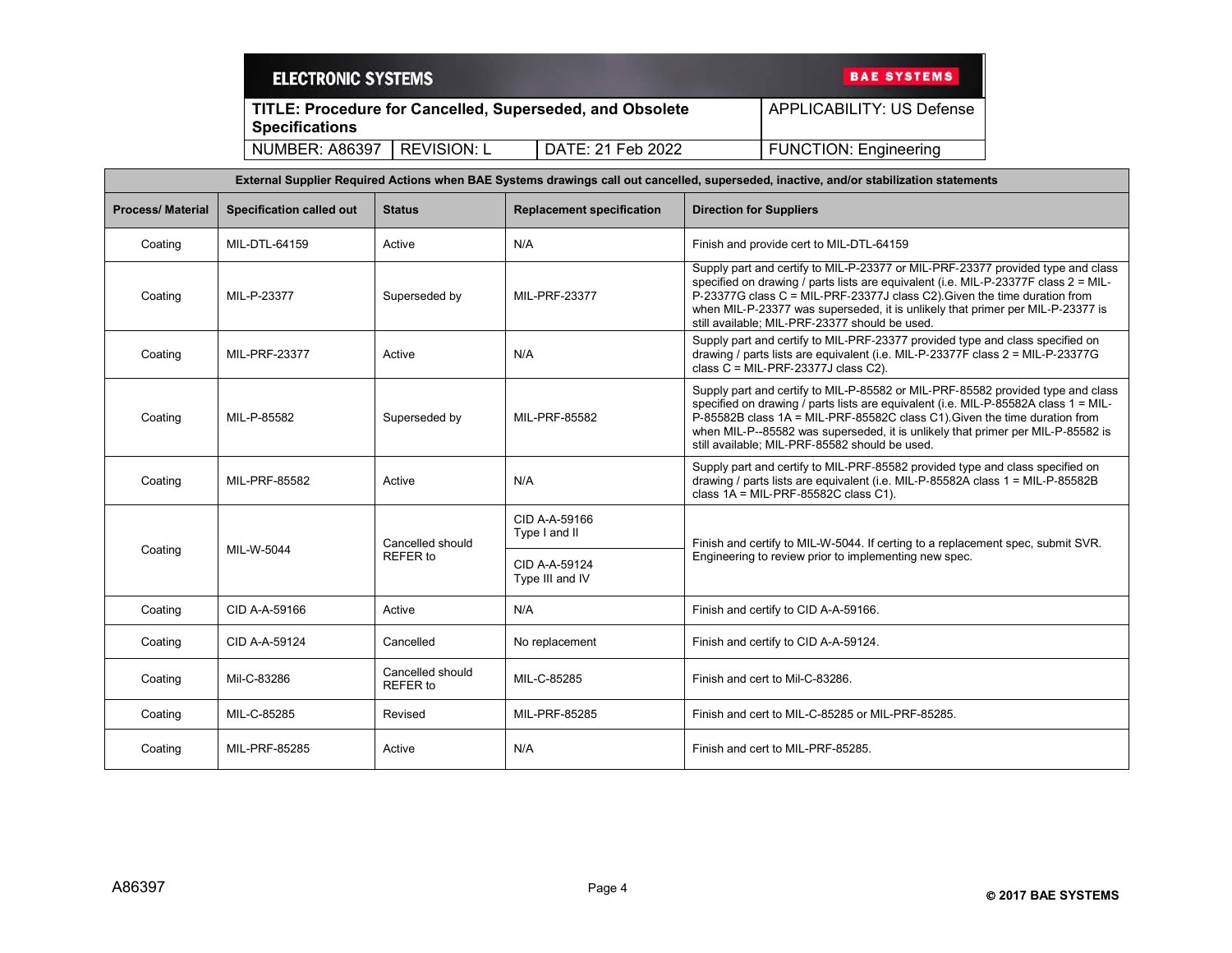| <b>ELECTRONIC SYSTEMS</b>                                                         | <b>BAE SYSTEMS</b> |                           |                              |
|-----------------------------------------------------------------------------------|--------------------|---------------------------|------------------------------|
| TITLE: Procedure for Cancelled, Superseded, and Obsolete<br><b>Specifications</b> |                    | APPLICABILITY: US Defense |                              |
| NUMBER: A86397                                                                    | REVISION: L        | DATE: 21 Feb 2022         | <b>FUNCTION: Engineering</b> |

| External Supplier Required Actions when BAE Systems drawings call out cancelled, superseded, inactive, and/or stabilization statements |                                 |                                     |                                                                                                                                                                                  |                                                                                                                                                                                                                                                                                                                                                                                                                                        |
|----------------------------------------------------------------------------------------------------------------------------------------|---------------------------------|-------------------------------------|----------------------------------------------------------------------------------------------------------------------------------------------------------------------------------|----------------------------------------------------------------------------------------------------------------------------------------------------------------------------------------------------------------------------------------------------------------------------------------------------------------------------------------------------------------------------------------------------------------------------------------|
| <b>Process/Material</b>                                                                                                                | <b>Specification called out</b> | <b>Status</b>                       | <b>Replacement specification</b>                                                                                                                                                 | <b>Direction for Suppliers</b>                                                                                                                                                                                                                                                                                                                                                                                                         |
| Coating                                                                                                                                | MIL-C-22750                     | Revised and<br>Superseded by        | MIL-PRF-22750                                                                                                                                                                    | Supply part and cert to MIL-C-22750 or MIL-PRF-22750 provided the following<br>conditions are satisfied:<br>If type is specified per MIL-C-* supply product and cert to MIL-PRF- rev G type I or<br>II. or<br>MIL-PRF- rev F (if no type is specified)<br>If type is specified per MIL-PRF-*, supply product and cert to MIL-PRF-* provided<br>the type, class and grade are equivalent.<br>See Appendix B for a table of equivalents. |
| Coating                                                                                                                                | MIL-PRF-22750                   | Active                              | N/A                                                                                                                                                                              | Supply part and cert to MIL-PRF-22750 provided the following conditions are<br>satisfied:<br>If type is specified per MIL-C-* supply product and cert to MIL-PRF- rev G type I or<br>II. or<br>MIL-PRF- rev F (if no type is specified)<br>If type is specified per MIL-PRF-*, supply product and cert to MIL-PRF-* provided<br>the type, class and grade are equivalent.<br>See Appendix B for a table of equivalents.                |
|                                                                                                                                        |                                 | Cancelled. future                   | ASTM B545 for Type I                                                                                                                                                             | Finish and cert to MIL-T-10727 or ASTM B545 for Type I, for Type II cert to MIL-T-<br>10727 or submit SVR prior to certing to ASTM B339 for program review of                                                                                                                                                                                                                                                                          |
| <b>Tin Plating</b><br>MIL-T-10727                                                                                                      | acquisitions SHOULD<br>refer to | ASTM B339 for Type II               | requirements. ASTM B339 is structured very differently than the MIL document<br>and therefore should be reviewed with the supplier to ensure acceptable<br>requirements are met. |                                                                                                                                                                                                                                                                                                                                                                                                                                        |
| Tin-Lead<br>(Electrodeposited)<br>Plating                                                                                              | MIL-P-81728                     | Cancelled should<br><b>REFER</b> to | SAE AMS-P-81728                                                                                                                                                                  | Finish and certify to SAE AMS-P-81728                                                                                                                                                                                                                                                                                                                                                                                                  |
| Tin-Lead Plating<br>(Electrodeposited)                                                                                                 | SAE AMS-P-81728                 | Active                              | N/A                                                                                                                                                                              | Finish and certify to SAE AMS-P-81728                                                                                                                                                                                                                                                                                                                                                                                                  |
| Nickel<br>(Electroless)                                                                                                                | MIL-C-26074                     | Cancelled but then<br>Reinstated    | MIL-DTL-26074 (new name for<br>distribution purposes only)                                                                                                                       | Provide part and certify to MIL-C-26074. If certing to a replacement spec, submit<br>SVR. Engineering to review prior to implementing new spec.                                                                                                                                                                                                                                                                                        |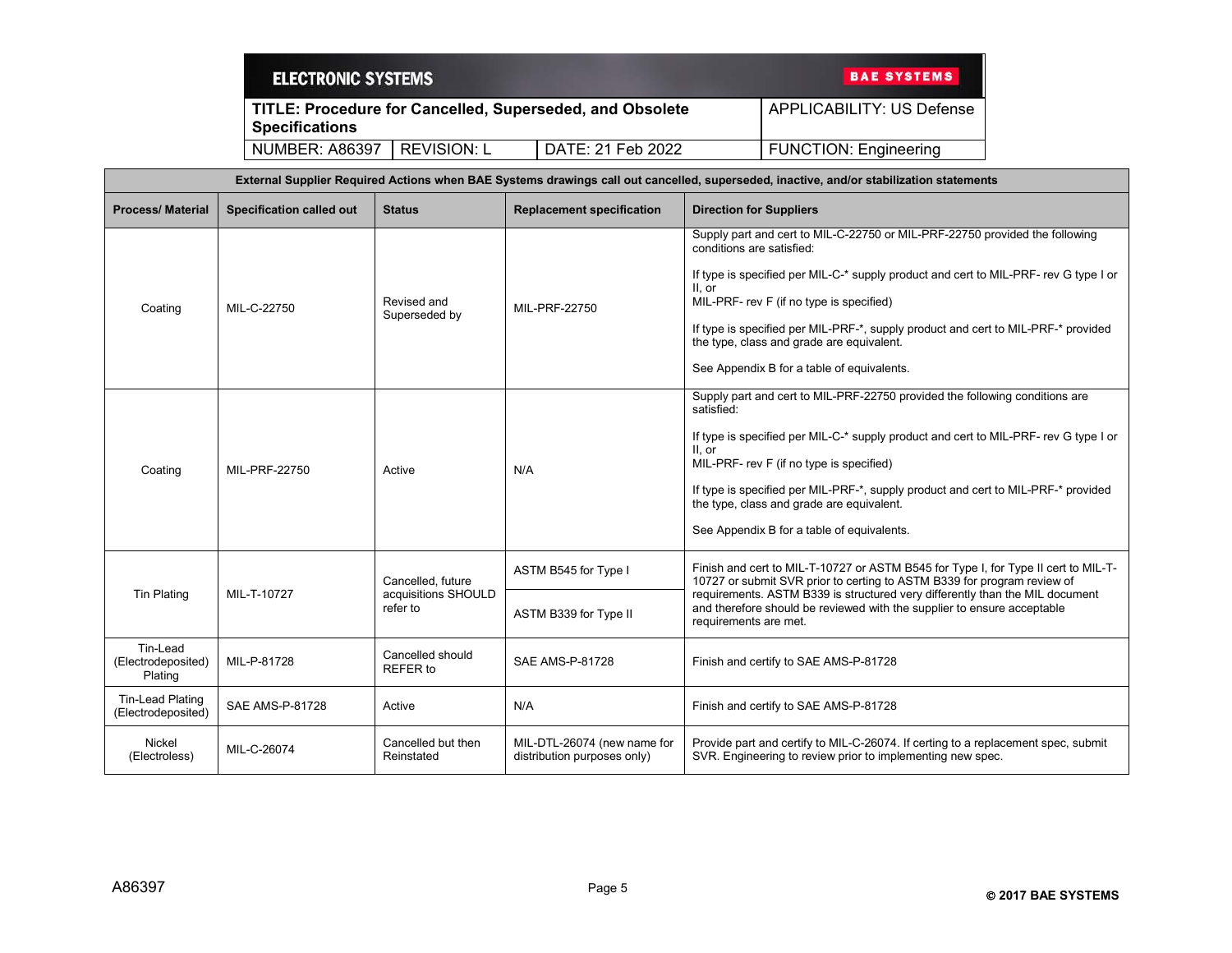| <b>ELECTRONIC SYSTEMS</b> | <b>BAE SYSTEMS</b>                                       |                   |                              |  |
|---------------------------|----------------------------------------------------------|-------------------|------------------------------|--|
| <b>Specifications</b>     | TITLE: Procedure for Cancelled, Superseded, and Obsolete |                   |                              |  |
| <b>NUMBER: A86397</b>     | REVISION: L                                              | DATE: 21 Feb 2022 | <b>FUNCTION: Engineering</b> |  |

| External Supplier Required Actions when BAE Systems drawings call out cancelled, superseded, inactive, and/or stabilization statements |                                 |                                                |                                                                                                       |                                                                                                                                                                                                                 |
|----------------------------------------------------------------------------------------------------------------------------------------|---------------------------------|------------------------------------------------|-------------------------------------------------------------------------------------------------------|-----------------------------------------------------------------------------------------------------------------------------------------------------------------------------------------------------------------|
| <b>Process/Material</b>                                                                                                                | <b>Specification called out</b> | <b>Status</b>                                  | <b>Replacement specification</b>                                                                      | <b>Direction for Suppliers</b>                                                                                                                                                                                  |
| <b>Nickel</b><br>(Electroless)                                                                                                         | MIL-DTL-26074                   | Cancelled should<br><b>REFER</b> to            | AMS-C-26074, except for<br>Naval nuclear propulsion<br>applications which should use<br>MIL-DTL-32119 | Provide part and certify to MIL-DTL-26074. If certing to a replacement spec,<br>submit SVR. Engineering to review prior to implementing new spec.                                                               |
| Nickel<br>(Electroless)                                                                                                                | AMS-C-26074                     | Stabilized, for future<br>procurement refer to | <b>AMS 2404</b>                                                                                       | Provide part and certify to AMS-C-26074. If certing to a replacement spec, submit<br>SVR. Engineering to review prior to implementing new spec.                                                                 |
| Cadmium                                                                                                                                | QQ-P-416                        | Cancelled should<br>REFER to                   | SAE AMS-QQ-P-416                                                                                      | Provide part and certify to QQ-P-416. Salt fog requirements differ in new spec for<br>type I and III. If certing to a replacement spec, submit SVR. Engineering to review<br>prior to implementing new spec.    |
| Cadmium                                                                                                                                | SAE AMS-QQ-P-416                | Active                                         | N/A                                                                                                   | Provide part and certify to SAE AMS-QQ-P-416.                                                                                                                                                                   |
| Castings                                                                                                                               | <b>MIL-STD-2175</b>             | Cancelled should<br><b>REFER</b> to            | SAE AMS-STD-2175                                                                                      | Provide part and certify to MIL-STD-2175, AMS-STD-2175 or AMS 2715.                                                                                                                                             |
| Castings                                                                                                                               | SAE AMS-STD-2175                | Cancelled and<br>Superseded by                 | AMS 2175                                                                                              | Provide part and certify to AMS-STD-2175 or AMS 2715.                                                                                                                                                           |
| Castings                                                                                                                               | <b>SAE AMS 2175</b>             | Active                                         | N/A                                                                                                   | Provide part and certify to AMS 2715.                                                                                                                                                                           |
| Copper                                                                                                                                 | QQ-C-576                        | Cancelled and<br>Replaced                      | ASTM B152                                                                                             | Provide part and certify to QQ-C-576 or ASTM B152. Note that QQ-C-576 Temper<br>designation "Light" is equivalent to ASTM B152 Temper "H00" or "Eighth Hard".<br>ASTM defines additional tempers than QQ-C-576. |
| Copper                                                                                                                                 | ASTM B152                       | Active                                         | N/A                                                                                                   | Provide part and certify to ASTM B152.                                                                                                                                                                          |
| Tungsten                                                                                                                               | <b>SAE AMS-T-21014</b>          | Cancelled and<br>Superseded                    | ASTM B 777                                                                                            | Provide part and cert to SAE AMS-T-21014 or ASTM B 777.                                                                                                                                                         |
| Tungsten                                                                                                                               | ASTM B 777                      | Active                                         | N/A                                                                                                   | Provide part and cert to ASTM B 777.                                                                                                                                                                            |
| Aluminum-Alloy<br>Castings                                                                                                             | MIL-A-21180                     | Cancelled should<br>REFER to                   | SAE-AMS-A-21180                                                                                       | Provide part and certify to SAE-AMS-A-21180 or to a replacement specification<br>deemed acceptable by the program. For a list of possible replacements, Review<br>SAE-AMS-A-21180.                              |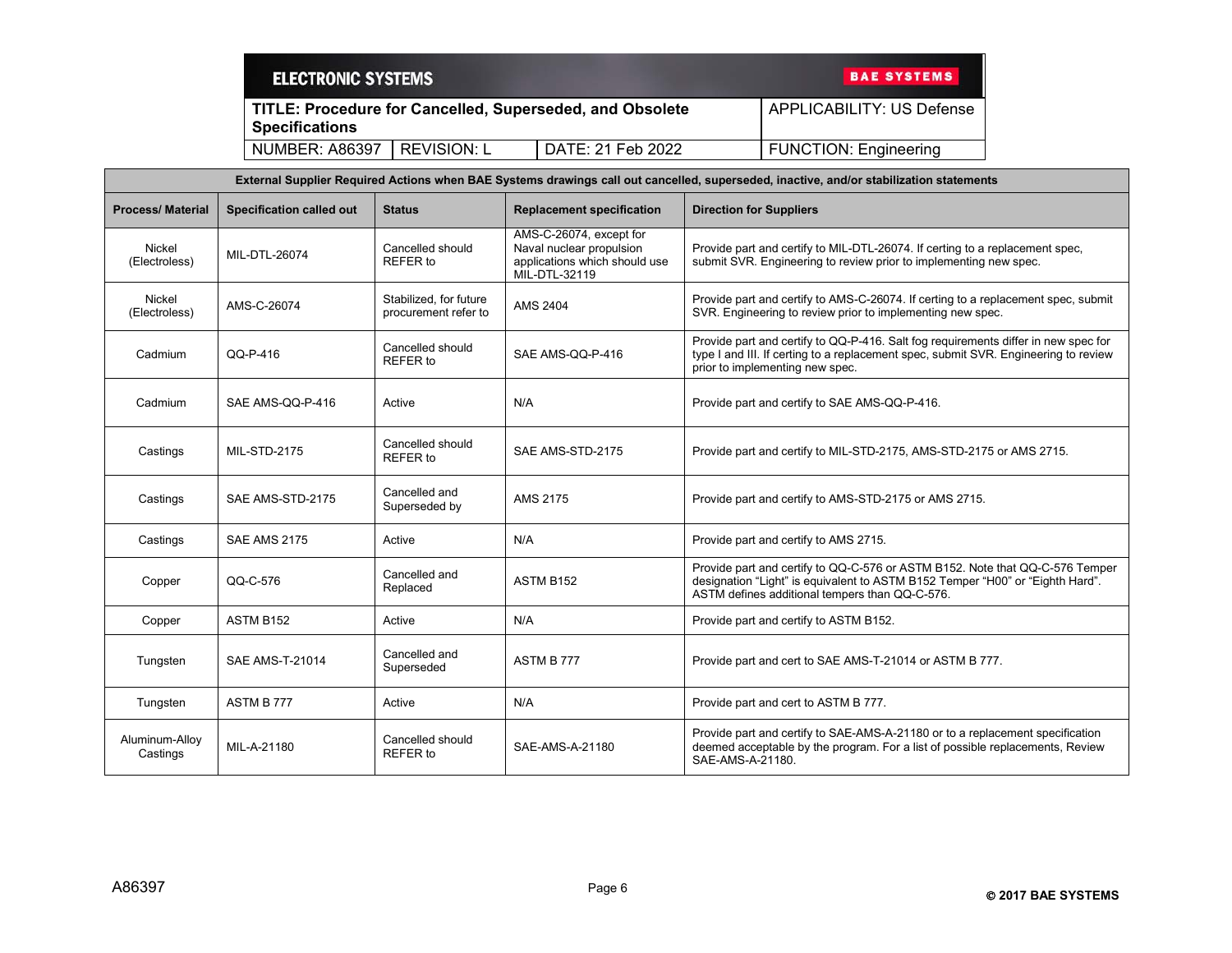| <b>ELECTRONIC SYSTEMS</b>                                                         |             | <b>BAE SYSTEMS</b>        |                              |
|-----------------------------------------------------------------------------------|-------------|---------------------------|------------------------------|
| TITLE: Procedure for Cancelled, Superseded, and Obsolete<br><b>Specifications</b> |             | APPLICABILITY: US Defense |                              |
| NUMBER: A86397                                                                    | REVISION: L | DATE: 21 Feb 2022         | <b>FUNCTION: Engineering</b> |

| External Supplier Required Actions when BAE Systems drawings call out cancelled, superseded, inactive, and/or stabilization statements |                                 |                                                  |                                                                                                  |                                                                                                                                                                                                                                                                                                                                                                                                                       |  |
|----------------------------------------------------------------------------------------------------------------------------------------|---------------------------------|--------------------------------------------------|--------------------------------------------------------------------------------------------------|-----------------------------------------------------------------------------------------------------------------------------------------------------------------------------------------------------------------------------------------------------------------------------------------------------------------------------------------------------------------------------------------------------------------------|--|
| <b>Process/Material</b>                                                                                                                | <b>Specification called out</b> | <b>Status</b>                                    | <b>Replacement specification</b>                                                                 | <b>Direction for Suppliers</b>                                                                                                                                                                                                                                                                                                                                                                                        |  |
| Aluminum-Alloy<br>Castings                                                                                                             | SAE-AMS-A-21180                 | Active                                           | N/A                                                                                              | Provide part and certify to SAE-AMS-A-21180 or to a replacement specification<br>deemed acceptable by the program. For a list of possible replacements, Review<br>SAE-AMS-A-21180.                                                                                                                                                                                                                                    |  |
| Aluminum Heat<br>Treat                                                                                                                 | Mil-H-6088                      | Cancelled should<br>REFER to                     | SAE-AMS-H-6088                                                                                   |                                                                                                                                                                                                                                                                                                                                                                                                                       |  |
|                                                                                                                                        |                                 |                                                  | Raw Material AMS2772                                                                             |                                                                                                                                                                                                                                                                                                                                                                                                                       |  |
| Aluminum Heat                                                                                                                          | SAE-AMS-H-6088                  | Cancelled and                                    | <b>Conversion of Raw Material</b><br><b>AMS 2770</b>                                             | Supply part and cert to the appropriate SAE AMS 2770, 2771, or 2772 specs.                                                                                                                                                                                                                                                                                                                                            |  |
| Treat                                                                                                                                  |                                 | Superseded by                                    | Parts AMS2770                                                                                    |                                                                                                                                                                                                                                                                                                                                                                                                                       |  |
|                                                                                                                                        |                                 |                                                  | Castings AMS 2771                                                                                |                                                                                                                                                                                                                                                                                                                                                                                                                       |  |
| Aluminum Heat<br>Treat                                                                                                                 | <b>AMS 2772</b>                 | Active                                           | N/A                                                                                              | Supply part and provide cert to AMS 2772                                                                                                                                                                                                                                                                                                                                                                              |  |
| Aluminum Heat<br>Treat                                                                                                                 | AMS 2770                        | Active                                           | N/A                                                                                              | Supply part and provide cert to AMS 2770                                                                                                                                                                                                                                                                                                                                                                              |  |
| Aluminum Heat<br>Treat                                                                                                                 | <b>AMS 2771</b>                 | Active                                           | N/A                                                                                              | Supply part and provide cert to AMS 2771                                                                                                                                                                                                                                                                                                                                                                              |  |
| Aluminum                                                                                                                               | QQ-A-250                        | Canceled: future<br>acquisitions MAY<br>REFER to | AMS-QQ-A-250                                                                                     | Push back to BAE Systems buyer if drawing references QQ-A-250. Submit<br>Supplier Variation Request (SVR) through your procurement representative for<br>drawing change / approval.                                                                                                                                                                                                                                   |  |
| Aluminum                                                                                                                               | QQ-A-225/8                      | Cancelled should<br><b>REFER</b> to              | AMS-QQ-A-225/8 For<br>Aerospace and unspecified<br>applications, For non-<br>aerospace ASTM B211 | Provide part and cert to QQ-A-225/8, or AMS-QQ-A-225/8 or to the specifications<br>deemed as acceptable replacements for AMS-QQ-A-225/8 for the given temper.<br>Certification to sub classifications T651 will be accepted as evidence of proper T6<br>heat treatment. If sub classification temper designation is defined on drawing -<br>only provide parts to the proper sub classification. Do NOT cert to B211. |  |
|                                                                                                                                        |                                 | AMS 4115<br>Temper O, F                          |                                                                                                  |                                                                                                                                                                                                                                                                                                                                                                                                                       |  |
|                                                                                                                                        |                                 | Cancelled and<br>Superseded by                   | AMS 4116<br>T4, T42, F                                                                           | Provide part and cert to AMS-QQ-A-225/8 or to the specifications deemed as<br>acceptable replacements for AMS-QQ-A-225/8 for the given temper. Certification<br>to sub classifications T651 will be accepted as evidence of proper T6 heat<br>treatment. If sub classification temper designation is defined on drawing - only<br>provide parts to the proper sub classification. Do NOT cert to B211.                |  |
| Aluminum                                                                                                                               | AMS-QQ-A-225/8                  |                                                  | AMS 4128<br>T451                                                                                 |                                                                                                                                                                                                                                                                                                                                                                                                                       |  |
|                                                                                                                                        |                                 |                                                  | <b>AMS 4117</b><br>T6, T62, T651, Temper F                                                       |                                                                                                                                                                                                                                                                                                                                                                                                                       |  |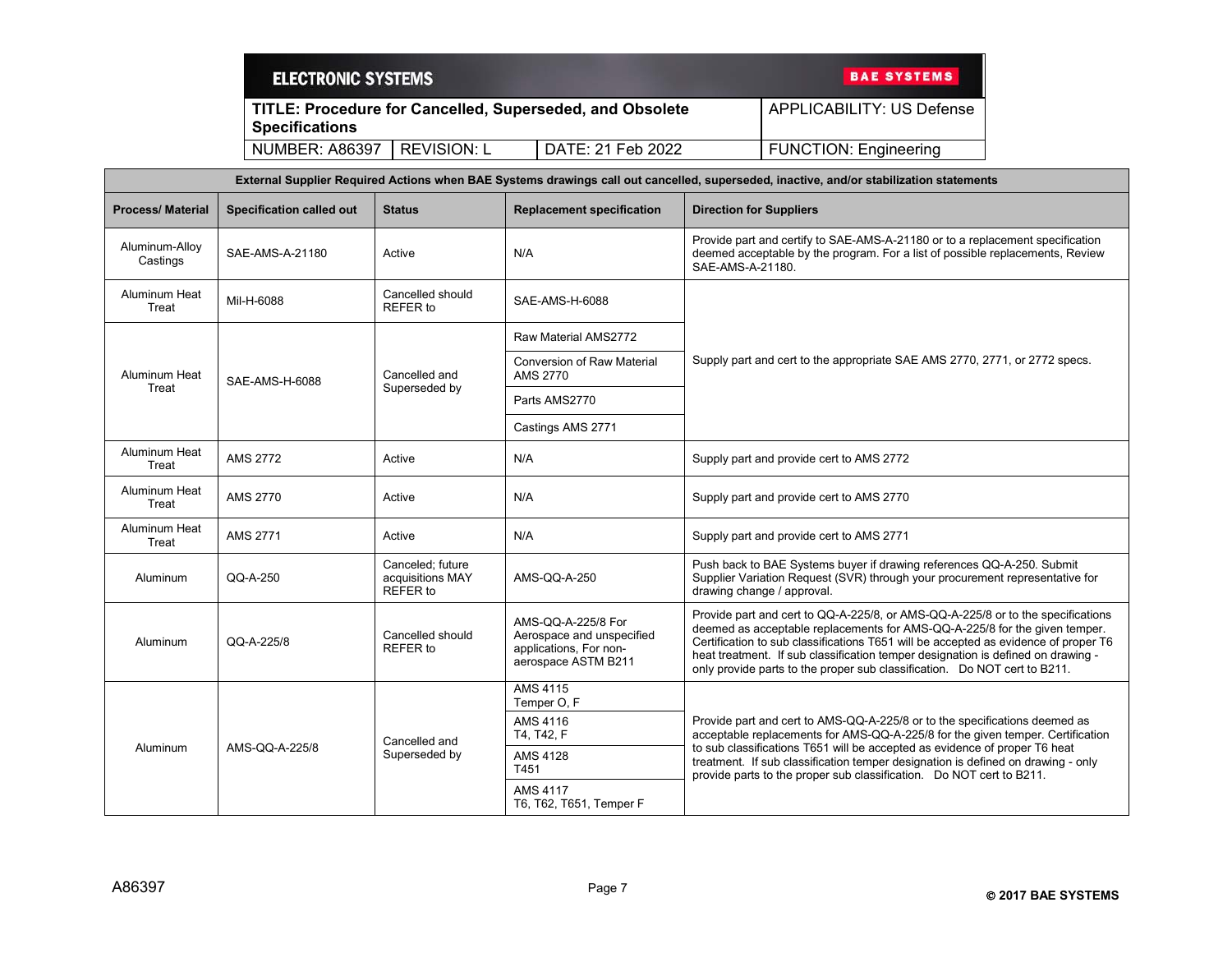| <b>ELECTRONIC SYSTEMS</b> |                                                          | <b>BAE SYSTEMS</b>        |
|---------------------------|----------------------------------------------------------|---------------------------|
|                           | TITLE: Procedure for Cancelled, Superseded, and Obsolete | APPLICABILITY: US Defense |
| <b>Specifications</b>     |                                                          |                           |

| <b>Process/Material</b> | <b>Specification called out</b> | <b>Status</b>                                       | <b>Replacement specification</b>                                                                                                     | <b>Direction for Suppliers</b>                                                                                                                                                                                                                                                                                                                                                                                                                                                                |
|-------------------------|---------------------------------|-----------------------------------------------------|--------------------------------------------------------------------------------------------------------------------------------------|-----------------------------------------------------------------------------------------------------------------------------------------------------------------------------------------------------------------------------------------------------------------------------------------------------------------------------------------------------------------------------------------------------------------------------------------------------------------------------------------------|
| Aluminum                | QQ-A-200/8                      | Cancelled should<br>REFER to                        | AMS-QQ-A-200/8 Aerospace<br>and non-specified applications.<br>For non-aerospace, ASTM<br>B241 for Type I, ASTM B221<br>for Type II. | Provide part and cert to QQ-A-200/8 or AMS-QQ-A-200/8 or to the specifications<br>deemed as acceptable replacements for AMS-QQ-A-200/8. See material AMS-<br>QQ-A-200/8 below for direction on these acceptable replacements. Certification to<br>sub classifications T651 will be accepted as evidence of proper T6 heat treatment.<br>If sub classification temper designation is defined on drawing - only provide parts<br>to the proper sub classification. Do NOT cert to B221 or B241. |
|                         |                                 |                                                     | 6061-T6<br>AMS 4150                                                                                                                  |                                                                                                                                                                                                                                                                                                                                                                                                                                                                                               |
|                         |                                 |                                                     | 6061-O<br>AMS 4160                                                                                                                   | Provide part and cert to AMS-QQ-A-200/8 or to the specifications deemed as<br>acceptable replacements for AMS-QQ-A-200/8. Certification to sub classifications                                                                                                                                                                                                                                                                                                                                |
| Aluminum                | AMS-QQ-A-200/8<br>(AL 6061)     | Stabilized.<br>recommends for<br>future procurement | 6061-T4<br>AMS 4161                                                                                                                  | T651 will be accepted as evidence of proper T6 heat treatment. If sub<br>classification temper designation is defined on drawing - only provide parts to the                                                                                                                                                                                                                                                                                                                                  |
|                         |                                 |                                                     | 6061-T4511<br><b>AMS 4172</b>                                                                                                        | proper sub classification. Do NOT cert to B221 or B241 if the dwg references<br>AMS-QQ-A-200/8.                                                                                                                                                                                                                                                                                                                                                                                               |
|                         |                                 |                                                     | 6061-T6511<br>AMS 4173                                                                                                               |                                                                                                                                                                                                                                                                                                                                                                                                                                                                                               |
| Aluminum                | AMS 4115                        | Active                                              | N/A                                                                                                                                  | Supply part and provide cert to AMS 4115.                                                                                                                                                                                                                                                                                                                                                                                                                                                     |
| Aluminum                | AMS 4116                        | Active                                              | N/A                                                                                                                                  | Supply part and provide cert to AMS 4116.                                                                                                                                                                                                                                                                                                                                                                                                                                                     |
| Aluminum                | <b>AMS 4117</b>                 | Active                                              | N/A                                                                                                                                  | Supply part and provide cert to AMS 4117.                                                                                                                                                                                                                                                                                                                                                                                                                                                     |
| Aluminum                | <b>AMS 4128</b>                 | Active                                              | N/A                                                                                                                                  | Supply part and provide cert to AMS 4128.                                                                                                                                                                                                                                                                                                                                                                                                                                                     |
| Aluminum                | AMS 4150                        | Active                                              | N/A                                                                                                                                  | Supply part and provide cert to AMS 4150.                                                                                                                                                                                                                                                                                                                                                                                                                                                     |
| Aluminum                | AMS 4160                        | Active                                              | N/A                                                                                                                                  | Supply part and provide cert to AMS 4160.                                                                                                                                                                                                                                                                                                                                                                                                                                                     |
| Aluminum                | AMS 4161                        | Active                                              | N/A                                                                                                                                  | Supply part and provide cert to AMS 4161.                                                                                                                                                                                                                                                                                                                                                                                                                                                     |
| Aluminum                | <b>AMS 4172</b>                 | Active                                              | N/A                                                                                                                                  | Supply part and provide cert to AMS 4172.                                                                                                                                                                                                                                                                                                                                                                                                                                                     |
| Aluminum                | AMS 4173                        | Active                                              | N/A                                                                                                                                  | Supply part and provide cert to AMS 4173.                                                                                                                                                                                                                                                                                                                                                                                                                                                     |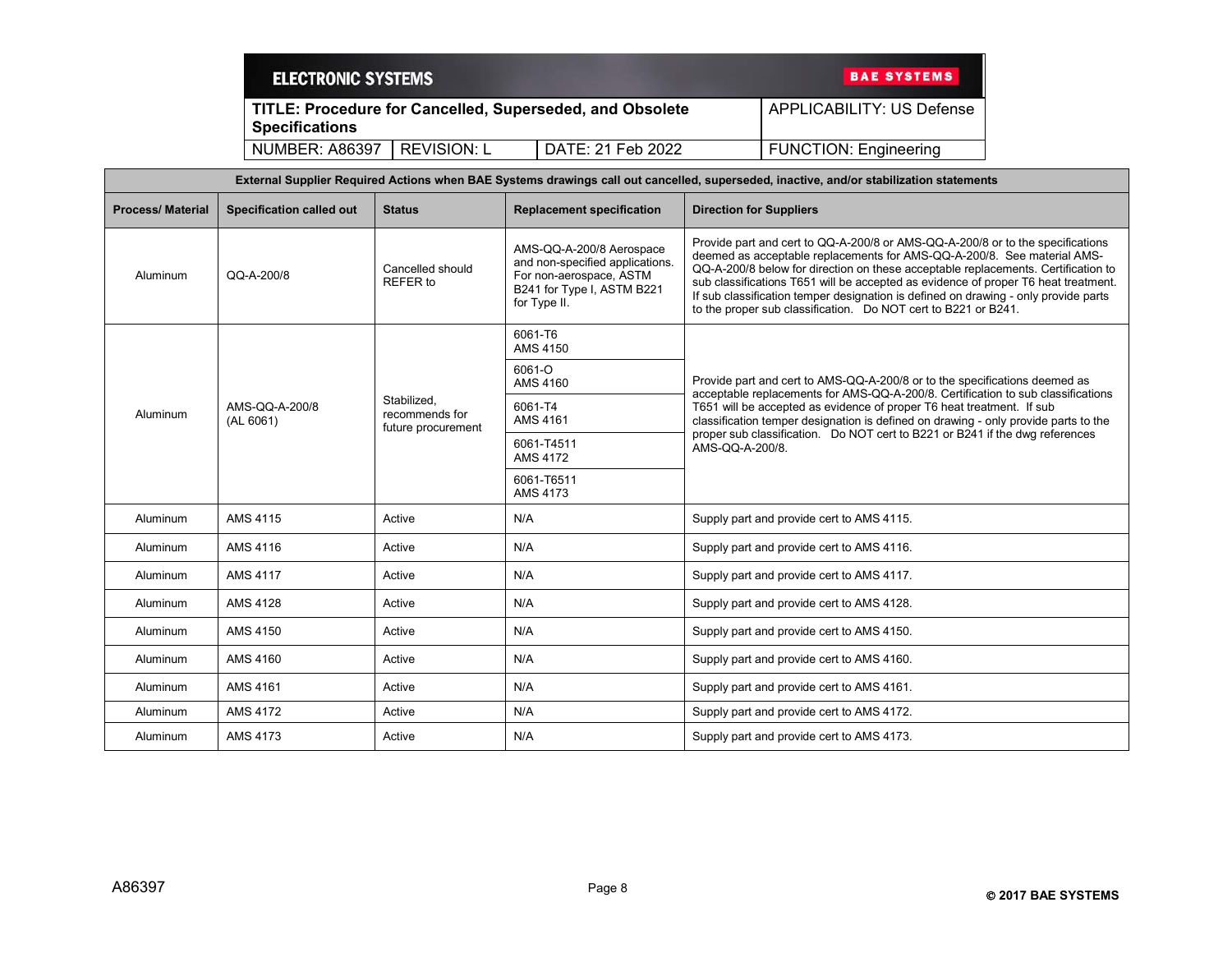| <b>ELECTRONIC SYSTEMS</b> |             |                                                          | <b>BAE SYSTEMS</b>           |
|---------------------------|-------------|----------------------------------------------------------|------------------------------|
| <b>Specifications</b>     |             | TITLE: Procedure for Cancelled, Superseded, and Obsolete | APPLICABILITY: US Defense    |
| <b>NUMBER: A86397</b>     | REVISION: L | DATE: 21 Feb 2022                                        | <b>FUNCTION: Engineering</b> |

| External Supplier Required Actions when BAE Systems drawings call out cancelled, superseded, inactive, and/or stabilization statements |                                              |                                                     |                                                                                                                                      |                                                                                                                                                                                                                                                                                                                                                                                                                                                                                                                                               |
|----------------------------------------------------------------------------------------------------------------------------------------|----------------------------------------------|-----------------------------------------------------|--------------------------------------------------------------------------------------------------------------------------------------|-----------------------------------------------------------------------------------------------------------------------------------------------------------------------------------------------------------------------------------------------------------------------------------------------------------------------------------------------------------------------------------------------------------------------------------------------------------------------------------------------------------------------------------------------|
| <b>Process/Material</b>                                                                                                                | <b>Specification called out</b>              | <b>Status</b>                                       | <b>Replacement specification</b>                                                                                                     | <b>Direction for Suppliers</b>                                                                                                                                                                                                                                                                                                                                                                                                                                                                                                                |
| Aluminum                                                                                                                               | QQ-A-200/9<br>$(6063 - T5)$                  | Cancelled future<br>acquisitions SHOULD<br>refer to | AMS-QQ-A-200/9 Aerospace<br>and non-specified applications.<br>For non-aerospace, ASTM<br>B241 for Type I, ASTM B221<br>for Type II. | Provide part and cert to QQ-A-200/9 or AMS-QQ-A-200/9 or to the specifications<br>deemed as acceptable replacements for AMS-QQ-A-200/9. See material AMS-<br>QQ-A-200/9 below for direction on these acceptable replacements.                                                                                                                                                                                                                                                                                                                 |
| Aluminum                                                                                                                               | AMS-QQ-A-200/9                               | Cancelled and                                       | Seamless Pipe and Seamless<br><b>Extruded Tube</b><br>ASTM B241                                                                      | Provide part and cert to AMS-QQ-A-200/9 or ASTM B241 or ASTM B221.                                                                                                                                                                                                                                                                                                                                                                                                                                                                            |
|                                                                                                                                        | $(6063 - T5)$                                | Superseded by                                       | Extruded Bar, Rods, Wire<br><b>Profiles and Tubes</b><br>ASTM B221                                                                   |                                                                                                                                                                                                                                                                                                                                                                                                                                                                                                                                               |
| Aluminum                                                                                                                               | AMS-QQ-A-250                                 | Reaffirmed and active                               | N/A                                                                                                                                  | Push back to BAE Systems buyer if drawing references AMS-QQ-A-250. Submit<br>Supplier Variation Request (SVR) through your procurement representative for<br>drawing change / approval.                                                                                                                                                                                                                                                                                                                                                       |
| Aluminum                                                                                                                               | AMS-QQ-A-250<br>"Al Alloy 6061<br>Temper T6" | Equivalent to                                       | AMS-QQ-A-250/11                                                                                                                      | Provide part and cert to QQ-A-250/11 or SAE AMS-QQ-A-250/11 or to the<br>specifications deemed as acceptable replacements for AMS-QQ-A-250/11. See<br>material AMS-QQ-A-250/11below for direction on these acceptable replacements.<br>Certification to sub classifications T651 will be accepted as evidence of proper T6<br>heat treatment. If sub classification temper designation is defined on drawing -<br>only provide parts to the proper sub classification. Do not make parts to ASTM<br>B209 if drawings references QQ-A-250/11.  |
| Aluminum                                                                                                                               | QQ-A-250/11<br>(A1 6061)                     | Canceled: future<br>acquisitions MAY<br>REFER to    | AMS-QQ-A-250/11                                                                                                                      | Provide part and cert to QQ-A-250/11 or SAE AMS-QQ-A-250/11 or to the<br>specifications deemed as acceptable replacements for AMS-QQ-A-250/11. See<br>material AMS-QQ-A-250/11 below for direction on these acceptable replacements.<br>Certification to sub classifications T651 will be accepted as evidence of proper T6<br>heat treatment. If sub classification temper designation is defined on drawing -<br>only provide parts to the proper sub classification. Do not make parts to ASTM<br>B209 if drawings references QQ-A-250/11. |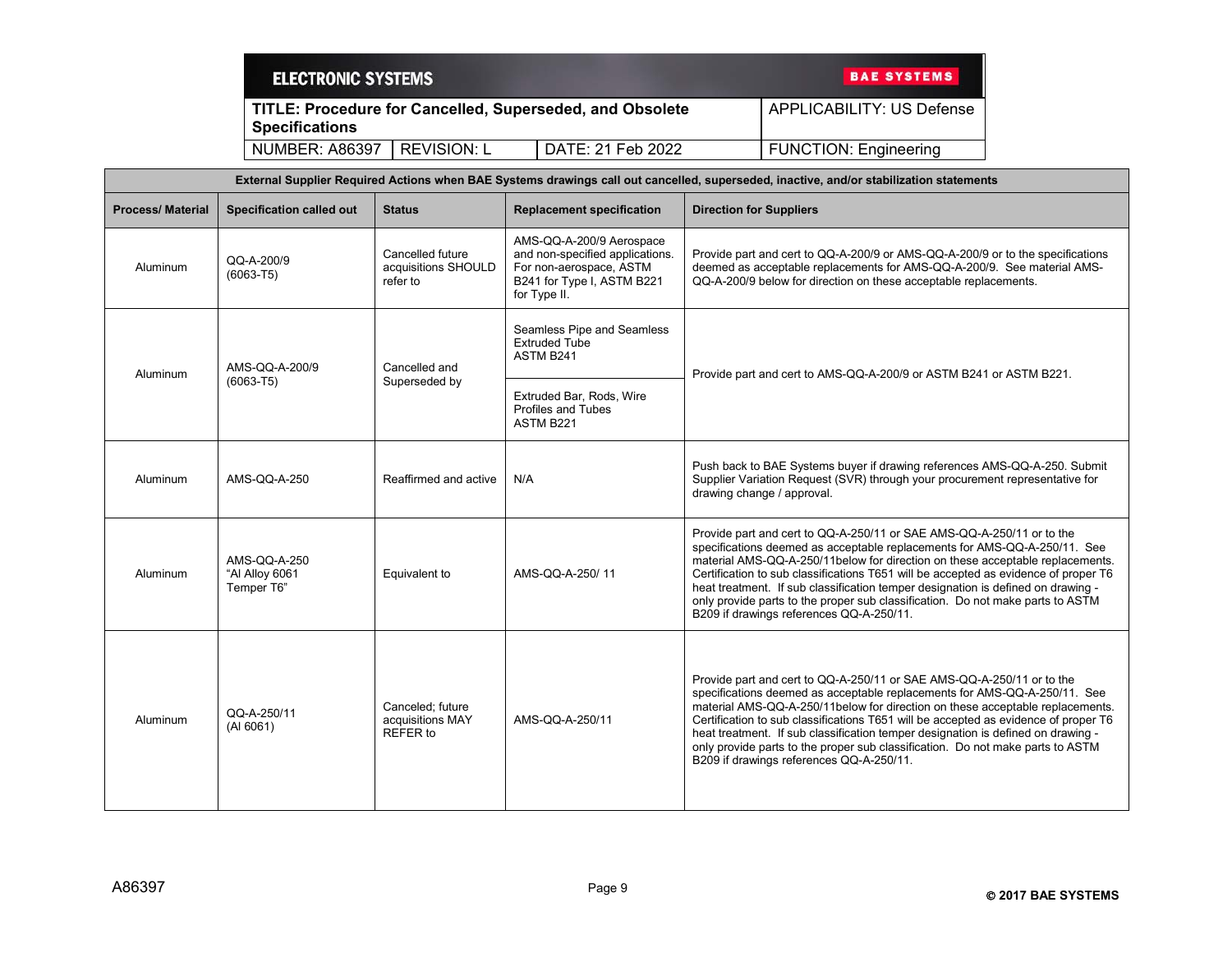|                          | <b>ELECTRONIC SYSTEMS</b>       |                                                     |                                                                                                     | <b>BAE SYSTEMS</b>                                                                                                                                                                                                          |                                                                                                                                                                                                                                                                                                                                                                                                                                                                 |  |
|--------------------------|---------------------------------|-----------------------------------------------------|-----------------------------------------------------------------------------------------------------|-----------------------------------------------------------------------------------------------------------------------------------------------------------------------------------------------------------------------------|-----------------------------------------------------------------------------------------------------------------------------------------------------------------------------------------------------------------------------------------------------------------------------------------------------------------------------------------------------------------------------------------------------------------------------------------------------------------|--|
|                          | <b>Specifications</b>           |                                                     | TITLE: Procedure for Cancelled, Superseded, and Obsolete                                            |                                                                                                                                                                                                                             | <b>APPLICABILITY: US Defense</b>                                                                                                                                                                                                                                                                                                                                                                                                                                |  |
|                          | <b>NUMBER: A86397</b>           | <b>REVISION: L</b>                                  | DATE: 21 Feb 2022                                                                                   |                                                                                                                                                                                                                             | <b>FUNCTION: Engineering</b>                                                                                                                                                                                                                                                                                                                                                                                                                                    |  |
|                          |                                 |                                                     |                                                                                                     |                                                                                                                                                                                                                             | External Supplier Required Actions when BAE Systems drawings call out cancelled, superseded, inactive, and/or stabilization statements                                                                                                                                                                                                                                                                                                                          |  |
| <b>Process/ Material</b> | <b>Specification called out</b> | <b>Status</b>                                       | <b>Replacement specification</b>                                                                    | <b>Direction for Suppliers</b>                                                                                                                                                                                              |                                                                                                                                                                                                                                                                                                                                                                                                                                                                 |  |
|                          |                                 |                                                     | Temper 0 AMS 4025                                                                                   |                                                                                                                                                                                                                             |                                                                                                                                                                                                                                                                                                                                                                                                                                                                 |  |
|                          |                                 |                                                     | Temper T4, T451 AMS 4026                                                                            |                                                                                                                                                                                                                             | Provide parts and cert to AMS-QQ-A-250/11 or AMS 4025, AMS 4026, or AMS<br>4027. Certification to sub classifications T651 will be accepted as evidence of                                                                                                                                                                                                                                                                                                      |  |
| Aluminum                 | AMS-QQ-A-250/11<br>(A1 6061)    | Cancelled and<br>Superseded                         | Temper T6, T651 AMS 4027                                                                            | proper T6 heat treatment. If sub classification temper designation is defined on<br>drawing - only provide parts to the proper sub classification. Do NOT make parts<br>to ASTM B209 if drawing references AMS-QQ-A-250/11. |                                                                                                                                                                                                                                                                                                                                                                                                                                                                 |  |
|                          |                                 |                                                     | Temper F AMS 4025, AMS<br>4026, AMS 4027                                                            |                                                                                                                                                                                                                             |                                                                                                                                                                                                                                                                                                                                                                                                                                                                 |  |
|                          |                                 |                                                     | Non-Aerospace ASTM B209                                                                             |                                                                                                                                                                                                                             |                                                                                                                                                                                                                                                                                                                                                                                                                                                                 |  |
| Aluminum                 | QQ-A-250/12<br>(AI 7075)        | Cancelled, MAY refer<br>to                          | SAE AMS-QQ-A-250/12<br>Aerospace and non-specified<br>applications. ASTM B209 for<br>non-aerospace. |                                                                                                                                                                                                                             | Provide cert to QQ-A-250/12, AMS-QQ-A-250/12 or the applicable replacement<br>specs for the specified temper AMS 4025, AMS 4044, AMS 4045, or AMS 4078.<br>Certification to sub classifications T651 will be accepted as evidence of proper T6<br>heat treatment. If sub classification temper designation is defined on drawing -<br>only provide parts to the proper sub classification. Do NOT make parts to ASTM<br>B209 if drawing references QQ-A-250/11. |  |
|                          |                                 |                                                     | Temper 0 AMS 4025                                                                                   |                                                                                                                                                                                                                             |                                                                                                                                                                                                                                                                                                                                                                                                                                                                 |  |
|                          |                                 |                                                     | 7075-O or if specified -F<br>AMS 4044                                                               |                                                                                                                                                                                                                             | Provide cert to AMS-QQ-A-250/12 or AMS 4025, AMS 4026, or AMS 4027.                                                                                                                                                                                                                                                                                                                                                                                             |  |
| Aluminum                 | AMS-QQ-A-250/12<br>(AL 7075)    | Stabilized.<br>recommends for<br>future procurement | -T6 Sheet, -T651 Plate AMS<br>4045                                                                  |                                                                                                                                                                                                                             | Certification to sub classifications T651 will be accepted as evidence of proper T6<br>heat treatment. If sub classification temper designation is defined on drawing -<br>only provide parts to the proper sub classification.  Do NOT make parts to ASTM                                                                                                                                                                                                      |  |
|                          |                                 |                                                     | -T73 Sheet, -T7351 Plate AMS<br>4078                                                                |                                                                                                                                                                                                                             | B209 if drawing references AMS-QQ-A-250/11.                                                                                                                                                                                                                                                                                                                                                                                                                     |  |
|                          |                                 |                                                     | Non-Aerospace ASTM B209                                                                             |                                                                                                                                                                                                                             |                                                                                                                                                                                                                                                                                                                                                                                                                                                                 |  |

Aluminum QQ-A-250/8

Aluminum AMS-QQ-A-250/8 (AL 5052)

(Al 5052)

Cancelled, may refer

to

Stabilized, recommends for future procurement

Strain hardened, 1/4-hard and<br>stabilized AMS 4016

SAE AMS-QQ-A-250/8 Aerospace and non-specified applications. ASTM B209 for

non-aerospace.

Aluminum ASTM B209 Active N/A N/A Provide part and cert to ASTM B209

Provide part and cert to QQ-A-250/8 or SAE AMS-QQ-A-250/8 or to the specifications deemed as acceptable replacements for AMS-QQ-A-250/8. See material AMS-QQ-A-250/8 below for direction on these acceptable replacements Do not make parts to ASTM B209 if drawings references QQ-A-250/8.

Provide part and cert to AMS-QQ-A-250/8 Temper H32 or AMS 4016

Annealed AMS 4015 **Provide part and cert to AMS-QQ-A-250/8 Temper O or AMS 4015**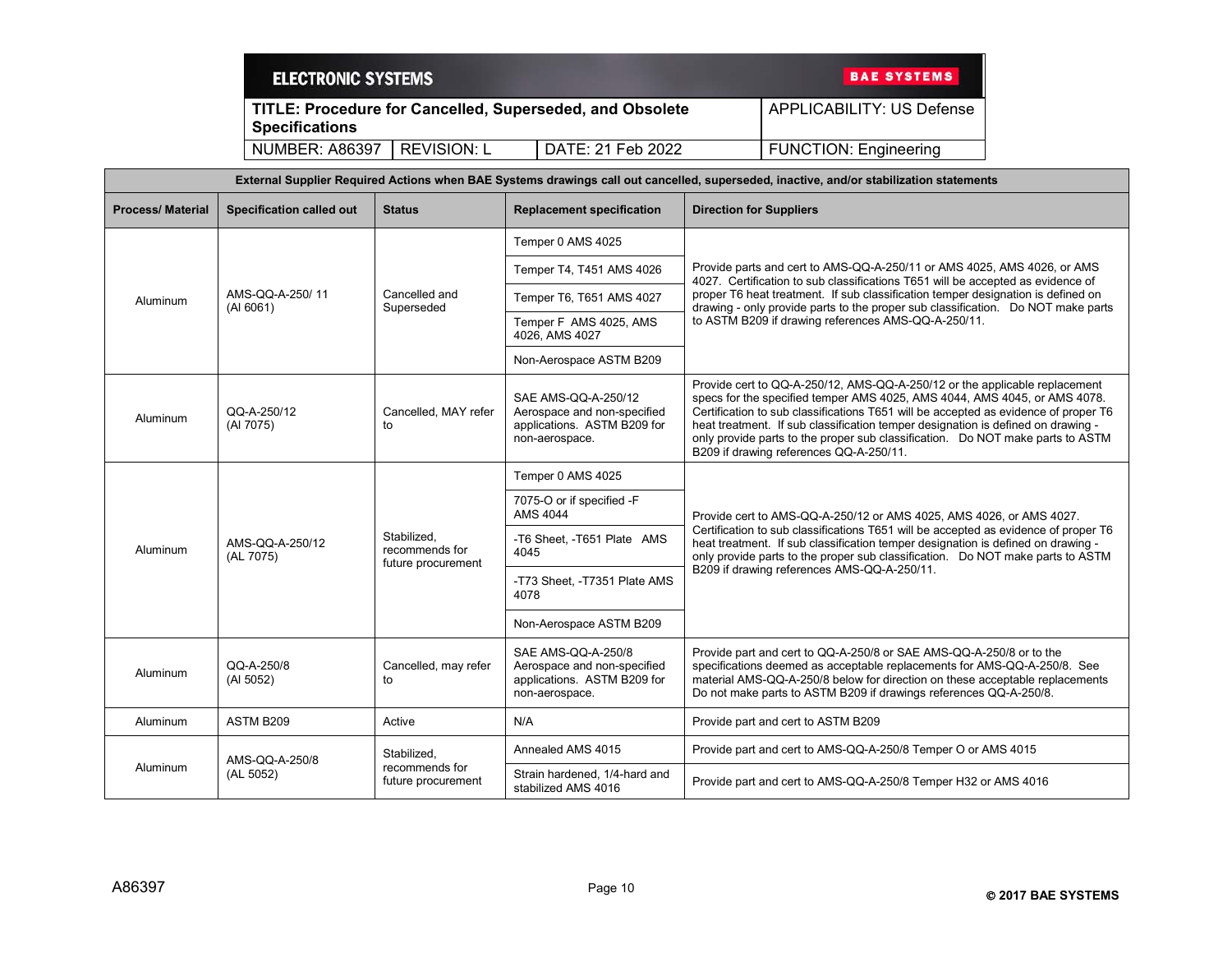| <b>ELECTRONIC SYSTEMS</b> |             |                                                                 | <b>BAE SYSTEMS</b>           |
|---------------------------|-------------|-----------------------------------------------------------------|------------------------------|
| <b>Specifications</b>     |             | <b>TITLE: Procedure for Cancelled, Superseded, and Obsolete</b> | APPLICABILITY: US Defense    |
| <b>NUMBER: A86397</b>     | REVISION: L | DATE: 21 Feb 2022                                               | <b>FUNCTION: Engineering</b> |

|                                | External Supplier Required Actions when BAE Systems drawings call out cancelled, superseded, inactive, and/or stabilization statements |                                                      |                                                                                                                   |                                                                                                                                                                                                                                                                                                           |  |
|--------------------------------|----------------------------------------------------------------------------------------------------------------------------------------|------------------------------------------------------|-------------------------------------------------------------------------------------------------------------------|-----------------------------------------------------------------------------------------------------------------------------------------------------------------------------------------------------------------------------------------------------------------------------------------------------------|--|
| <b>Process/Material</b>        | <b>Specification called out</b>                                                                                                        | <b>Status</b>                                        | <b>Replacement specification</b>                                                                                  | <b>Direction for Suppliers</b>                                                                                                                                                                                                                                                                            |  |
|                                |                                                                                                                                        |                                                      | Strain hardened, 1/2-hard and<br>stabilized AMS 4017                                                              | Provide part and cert to AMS-QQ-A-250/8 Temper H34 or AMS 4017                                                                                                                                                                                                                                            |  |
|                                |                                                                                                                                        |                                                      | Non-Aerospace ASTM B209                                                                                           | Do not make parts to ASTM B209 if drawings references AMS-QQ-A-250/8                                                                                                                                                                                                                                      |  |
| <b>Aluminum</b>                | QQ-A-250/1<br>(Al 1100)                                                                                                                | Cancelled, future<br>acquisitions MAY<br>refer to    | SAE AMS-QQ-A-250/1<br>Aerospace and non-specified<br>applications. ASTM B209 for<br>non-aerospace.                | Provide part and cert to ASTM B209, Alloy 1100 for both Aerospace and non-<br>aerospace applications. ASTM B209, Alloy 1100 was clearly stated as a technical<br>equivalent to AMS-QQ-A-250/1 and will therefore be considered an acceptable<br>replacement cert for aerospace applications in this case. |  |
| Aluminum                       | AMS-QQ-A-250/1                                                                                                                         | Cancelled and<br>Superseded                          | ASTM B209                                                                                                         | Provide part and cert to ASTM B209, Alloy 1100 for both Aerospace and non-<br>aerospace applications. ASTM B209, Alloy 1100 was clearly stated as a technical<br>equivalent to AMS-QQ-A-250/1 and will therefore be considered an acceptable<br>replacement cert for aerospace applications in this case. |  |
| Steel<br>Heat treatment        | MIL-H-6875                                                                                                                             | Cancelled should<br><b>REFER to</b>                  | SAE-AMS-H-6875                                                                                                    | Finish and cert to MIL-H-6875 or SAE-AMS-H-6875                                                                                                                                                                                                                                                           |  |
| <b>Steel</b><br>Heat treatment | SAE-AMS-H-6875                                                                                                                         | Active                                               | N/A                                                                                                               | Finish and cert to SAE-AMS-H-6875.                                                                                                                                                                                                                                                                        |  |
| Steel (wire) CRES              | QQ-W-423                                                                                                                               | Cancelled, future<br>acquisitions SHOULD<br>refer to | ASTM A580 for 302, 304, 305,<br>310, 316, 410, 420, 430 Cond<br>A Annealed, and 410*, 420*<br>Cond C Heat Treated | Provide parts and cert to QQ-W-423. If certing to a replacement spec, submit SVR.<br>Engineering to review prior to implementing new spec. Supplier must send in<br>product with certs that match the callouts, there are mechanical property                                                             |  |
|                                |                                                                                                                                        |                                                      | ASTM A313 for 302, 304, 305,<br>316 Cond B Spring temper                                                          | differences between the specs.                                                                                                                                                                                                                                                                            |  |
| Steel CRES (18-8)              | MIL-S-5059                                                                                                                             | Cancelled should                                     | For Alloy 301 Annealed AMS<br>5091, 1/4 hard 5517, 1/2 hard<br>5518, 3/4 hard 5902, full hard<br>5519             | Finish and cert to MIL-S-5059. If certing to a replacement spec, submit SVR.<br>Engineering to review prior to implementing new spec. Supplier must send in<br>product with certs that match the callouts, there are mechanical property                                                                  |  |
|                                |                                                                                                                                        | REFER to                                             | For Alloy 302 Annealed AMS<br>5516, 1/4 hard 5903, 1/2 hard<br>5904, 3/4 hard 5905, full hard<br>5906             | differences between the specs. If AMS document is called out on dwg, do NOT<br>cert to MIL-S-5059 unless all requirements of the AMS document are also met.                                                                                                                                               |  |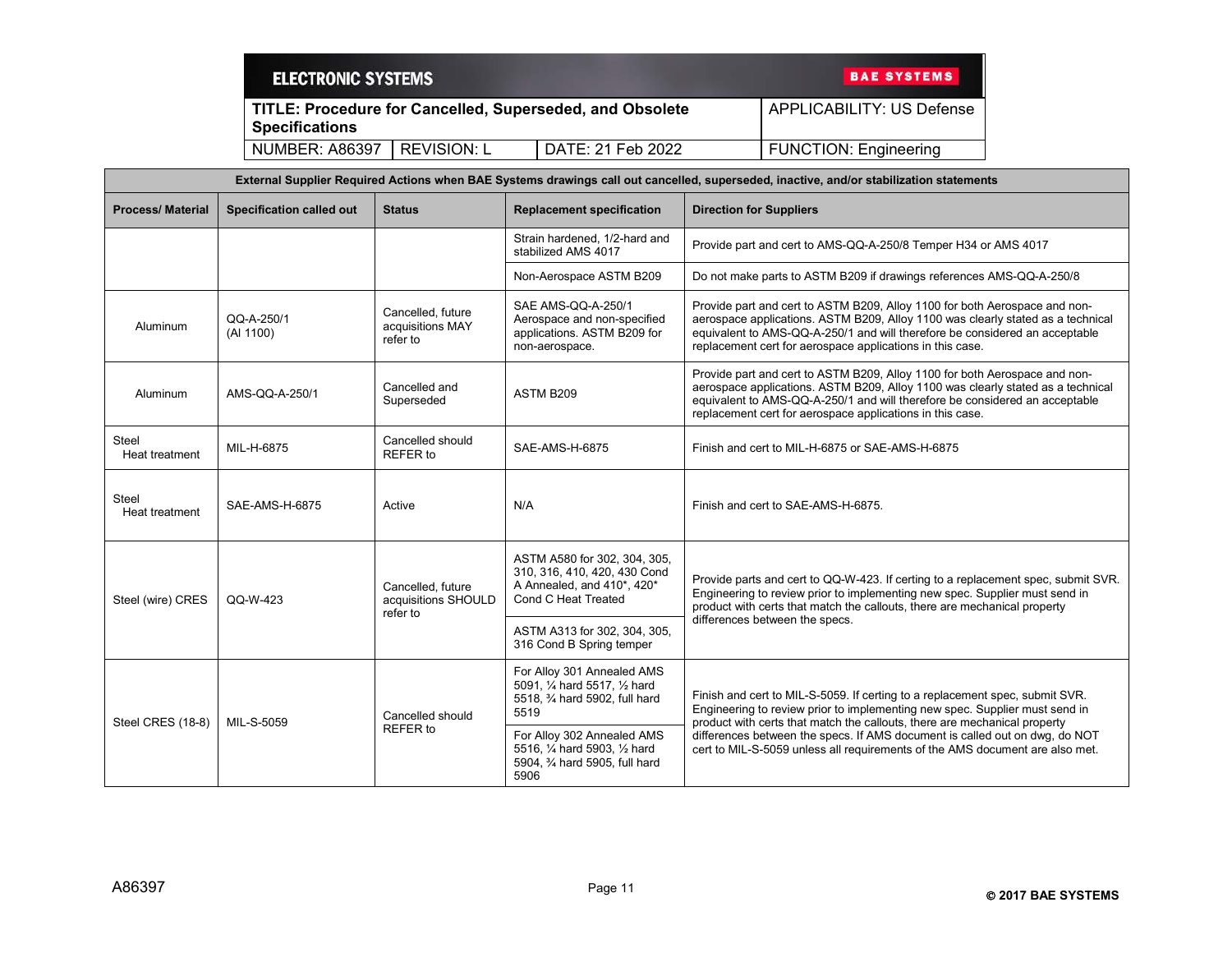| <b>ELECTRONIC SYSTEMS</b> |             |                                                          | <b>BAE SYSTEMS</b>           |
|---------------------------|-------------|----------------------------------------------------------|------------------------------|
| <b>Specifications</b>     |             | TITLE: Procedure for Cancelled, Superseded, and Obsolete | APPLICABILITY: US Defense    |
| <b>NUMBER: A86397</b>     | REVISION: L | DATE: 21 Feb 2022                                        | <b>FUNCTION: Engineering</b> |

| External Supplier Required Actions when BAE Systems drawings call out cancelled, superseded, inactive, and/or stabilization statements |                          |                                                          |                                                                                                       |                                                                                                                                                                                                                                                                             |  |
|----------------------------------------------------------------------------------------------------------------------------------------|--------------------------|----------------------------------------------------------|-------------------------------------------------------------------------------------------------------|-----------------------------------------------------------------------------------------------------------------------------------------------------------------------------------------------------------------------------------------------------------------------------|--|
| <b>Process/Material</b>                                                                                                                | Specification called out | <b>Status</b>                                            | <b>Replacement specification</b>                                                                      | <b>Direction for Suppliers</b>                                                                                                                                                                                                                                              |  |
|                                                                                                                                        |                          |                                                          | For Alloy 304 Annealed AMS<br>5513, 1/4 hard 5910, 1/2 hard<br>5911, 3⁄4 hard 5912, full hard<br>5913 |                                                                                                                                                                                                                                                                             |  |
|                                                                                                                                        |                          |                                                          | For Alloy 316 Annealed AMS<br>5524, 1/4 hard AMS 5907                                                 |                                                                                                                                                                                                                                                                             |  |
|                                                                                                                                        |                          | Cancelled, future                                        | ASTM A484                                                                                             | Provide part and cert to QQ-S-764. Submit SVR for program review prior to certing                                                                                                                                                                                           |  |
| Steel (Bar) CRES                                                                                                                       | QQ-S-764                 | acquisitions SHOULD<br>refer to                          | ASTM A582                                                                                             | to a replacement spec, which may require the purchaser to specify all<br>requirements.                                                                                                                                                                                      |  |
|                                                                                                                                        |                          |                                                          | ASTM B36, Brass plate sheet,<br>strip and rolled bar                                                  |                                                                                                                                                                                                                                                                             |  |
| <b>Brass</b>                                                                                                                           | QQ-B-626                 | Cancelled, future<br>acquisitions SHOULD<br>refer to the | ASTM B121, Leaded Brass<br>plate sheet, strip and rolled bar                                          | Provide parts and cert to QQ-B-626. Submit SVR for program review prior to<br>certing to a replacement spec, which may require the purchaser to specify all                                                                                                                 |  |
|                                                                                                                                        |                          | appropriate portions<br>оf                               | ASTM B16, Free cutting brass<br>rod, bar                                                              | requirements.                                                                                                                                                                                                                                                               |  |
|                                                                                                                                        |                          |                                                          | ASTM B124, Copper/Alloy<br>forging road, bar and shapes                                               |                                                                                                                                                                                                                                                                             |  |
| Generic Example                                                                                                                        | <b>ASTM A###</b>         | Active                                                   | ASTM A### / A###M                                                                                     | Provide part and cert to ASTM A### or ASTM A### / A###M given that there is<br>clear statement in the spec indicating that 'M' must be called out in the dwg for SI<br>units to apply, and that inch-pound units will apply in all other cases when it is not<br>specified. |  |
| CLOTH, GLASS,<br>FINISHED, FOR<br><b>RESIN</b><br><b>LAMINATES</b>                                                                     | MIL-C-9084               | Cancelled should<br>REFER to                             | SAE AMS-C-9084                                                                                        | Provide parts and certify to MIL-C-9084, or SAE AMS-C-9084.                                                                                                                                                                                                                 |  |
| CLOTH, GLASS,<br>FINISHED, FOR<br><b>RESIN</b><br><b>LAMINATES</b>                                                                     | SAE AMS-C-9084           | Active                                                   | N/A                                                                                                   | Provide parts and certify to SAE AMS-C-9084.                                                                                                                                                                                                                                |  |
| CLOTH, GLASS,<br>FINISHED, FOR<br><b>RESIN</b><br><b>LAMINATES</b>                                                                     | MIL-P-18177              | Cancelled should<br>REFER to                             | MIL-I-24768<br>/2 for GEE<br>/3 for GEB                                                               | Provide parts and certify to MIL-P-18177 or MIL-I-24768<br>/2 for GEE, /3 for GEB.                                                                                                                                                                                          |  |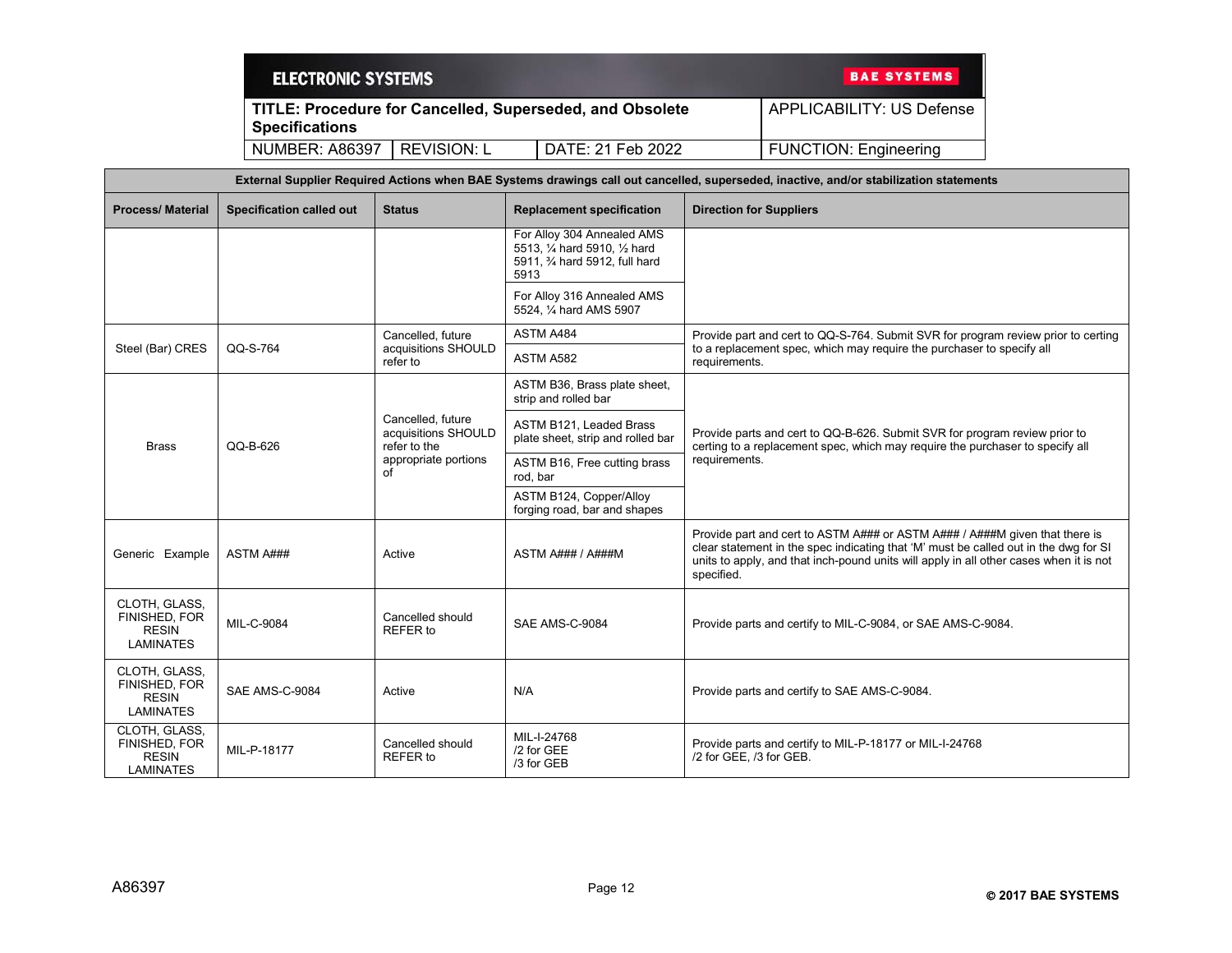| <b>ELECTRONIC SYSTEMS</b> |             |                                                          | <b>BAE SYSTEMS</b>           |
|---------------------------|-------------|----------------------------------------------------------|------------------------------|
| <b>Specifications</b>     |             | TITLE: Procedure for Cancelled, Superseded, and Obsolete | APPLICABILITY: US Defense    |
| <b>NUMBER: A86397</b>     | REVISION: L | DATE: 21 Feb 2022                                        | <b>FUNCTION: Engineering</b> |

| External Supplier Required Actions when BAE Systems drawings call out cancelled, superseded, inactive, and/or stabilization statements |                                 |                                                    |                                                                      |                                                                                                                                                                                                          |
|----------------------------------------------------------------------------------------------------------------------------------------|---------------------------------|----------------------------------------------------|----------------------------------------------------------------------|----------------------------------------------------------------------------------------------------------------------------------------------------------------------------------------------------------|
| <b>Process/Material</b>                                                                                                                | <b>Specification called out</b> | <b>Status</b>                                      | <b>Replacement specification</b>                                     | <b>Direction for Suppliers</b>                                                                                                                                                                           |
| CLOTH, GLASS,<br>FINISHED, FOR<br><b>RESIN</b><br><b>LAMINATES</b>                                                                     | MIL-I-24768                     | Active                                             | N/A                                                                  | Provide parts and certify to MIL-I-24768.                                                                                                                                                                |
|                                                                                                                                        |                                 |                                                    | <b>Soldering Fluxes</b><br>IPC-J-STD-004                             |                                                                                                                                                                                                          |
| Solder Electronic<br>(96 to 485C)                                                                                                      | QQ-S-571                        | Cancelled future<br>aquisitions will be<br>made to | <b>Soldering Pastes</b><br>IPC-J-STD-005                             | Provide parts and cert to QQ-S-571. If certing to a replacement spec, submit SVR.<br>Engineering to review prior to implementing new spec.                                                               |
|                                                                                                                                        |                                 |                                                    | Electronic grade solders, solid<br>solders<br>IPC-J-STD-006          |                                                                                                                                                                                                          |
| <b>Stainless Steel</b><br>and Heat                                                                                                     |                                 |                                                    | <b>Cold Worked Grades</b><br>ASTM A 666                              |                                                                                                                                                                                                          |
| <b>Resisting Alloys</b><br>Plate, Sheet and<br>Strip                                                                                   | QQ-S-766                        | Cancelled and<br>Superseded                        | <b>Precipitation Hardening</b><br>Grades<br>ASTM A 693<br>ASTM A 240 | Provide parts and cert to QQ-S-766 or the appropriate replacement specification<br>ASTM A666 for Cold Worked Grades, ASTM A693 for Precipitation Hardening<br>Grades or ASTM A 240 for all other grades. |
| <b>Stainless Steel</b><br>and Heat<br><b>Resisting Alloys</b><br>Plate, Sheet and<br>Strip                                             | ASTM A 666                      | Active                                             | N/A                                                                  | Provide parts and cert to ASTM A666 for Cold Worked Grades.                                                                                                                                              |
| <b>Stainless Steel</b><br>and Heat<br><b>Resisting Alloys</b><br>Plate, Sheet and<br>Strip                                             | ASTM A 693                      | Active                                             | N/A                                                                  | Provide parts and cert to ASTM A693 for Precipitation Hardening Grades.                                                                                                                                  |
| <b>Stainless Steel</b><br>and Heat<br><b>Resisting Alloys</b><br>Plate, Sheet and<br>Strip                                             | ASTM A 240                      | Active                                             | N/A                                                                  | Provide parts and cert to ASTM A240 for all other grades.                                                                                                                                                |
| Rubber                                                                                                                                 | MIL-R-6130                      | Cancelled and<br>Superseded                        | ASTM D6576                                                           | Provide parts and cert to MIL-R-6130. If certing to a replacement spec, submit<br>SVR. Engineering to review prior to implementing new spec.                                                             |
| Rubber                                                                                                                                 | ASTM D6576                      | Active                                             | N/A                                                                  | Provide parts and cert to ASTM D6576.                                                                                                                                                                    |